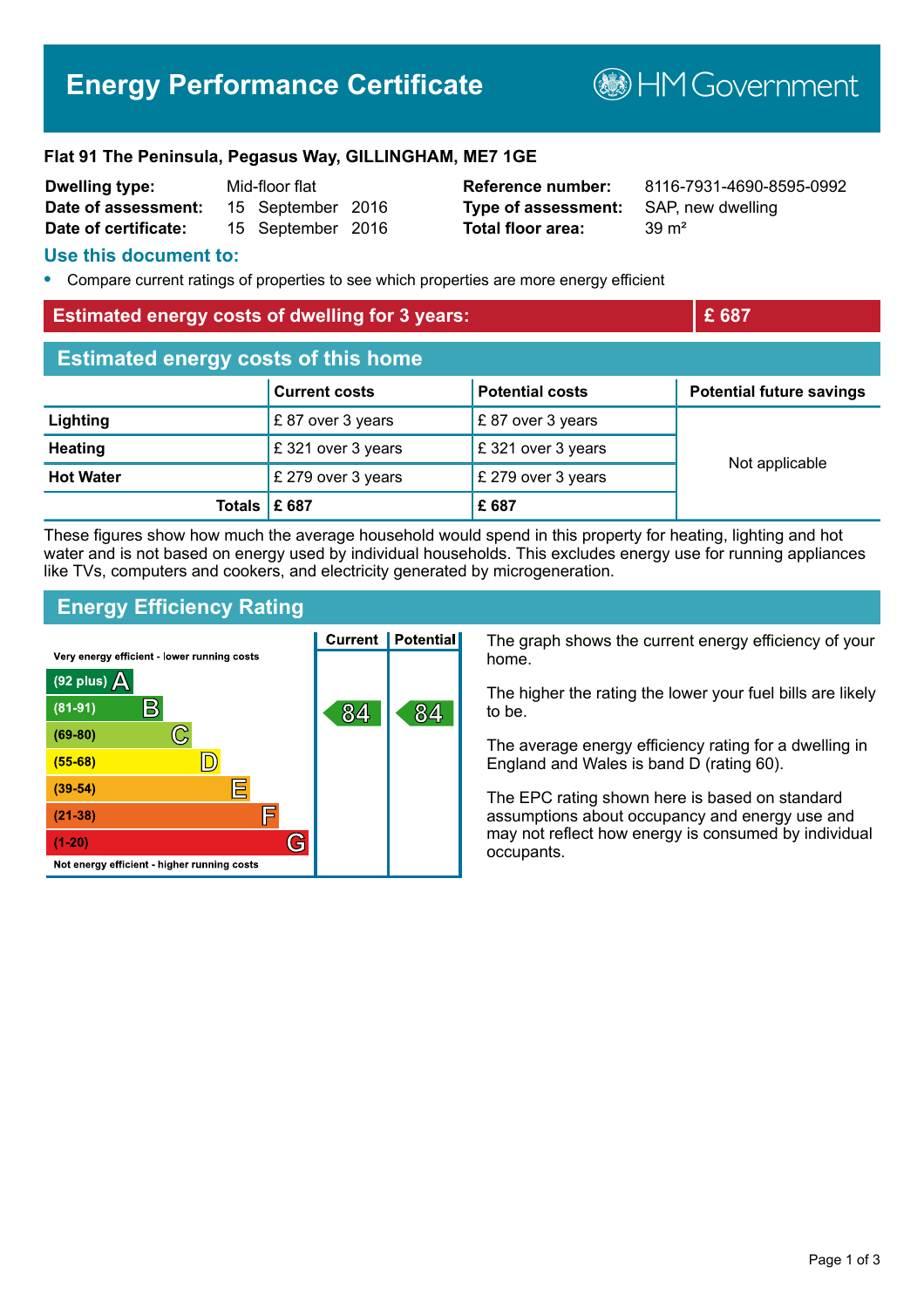# **Summary of this home's energy performance related features**

| <b>Element</b>        | <b>Description</b>                                                         | <b>Energy Efficiency</b> |
|-----------------------|----------------------------------------------------------------------------|--------------------------|
| Walls                 | Average thermal transmittance 0.20 W/m <sup>2</sup> K                      | *****                    |
| Roof                  | (other premises above)                                                     |                          |
| Floor                 | (other premises below)                                                     |                          |
| <b>Windows</b>        | Fully double glazed                                                        | *****                    |
| Main heating          | Community scheme                                                           | ★★★★☆                    |
| Main heating controls | Charging system linked to use of community heating, programmer<br>and TRVs | ★★★★☆                    |
| Secondary heating     | None                                                                       |                          |
| Hot water             | Community scheme                                                           | ★★★★☆                    |
| Lighting              | Low energy lighting in all fixed outlets                                   | *****                    |
| Air tightness         | Air permeability 4.5 m <sup>3</sup> /h.m <sup>2</sup> (as tested)          | ★★★★☆                    |

Thermal transmittance is a measure of the rate of heat loss through a building element; the lower the value the better the energy performance.

Air permeability is a measure of the air tightness of a building; the lower the value the better the air tightness.

Current primary energy use per square metre of floor area: 124 kWh/m² per year

### **Low and zero carbon energy sources**

Low and zero carbon energy sources are sources of energy that release either very little or no carbon dioxide into the atmosphere when they are used. Installing these sources may help reduce energy bills as well as cutting carbon. There are none provided for this home.

# **Your home's heat demand**

This table shows the energy used for space and water heating by an average household in this property.

#### **Heat demand**

| Space heating (kWh per year) | 189   |
|------------------------------|-------|
| Water heating (kWh per year) | 1.704 |

If you built your own home and, as part of its construction, you installed a renewable heating system, you could receive Renewable Heat Incentive (RHI) payments. The estimated energy required for space and water heating will form the basis of the payments. For more information, search for the domestic RHI on the www.gov.uk website.

#### **Recommendations**

None.